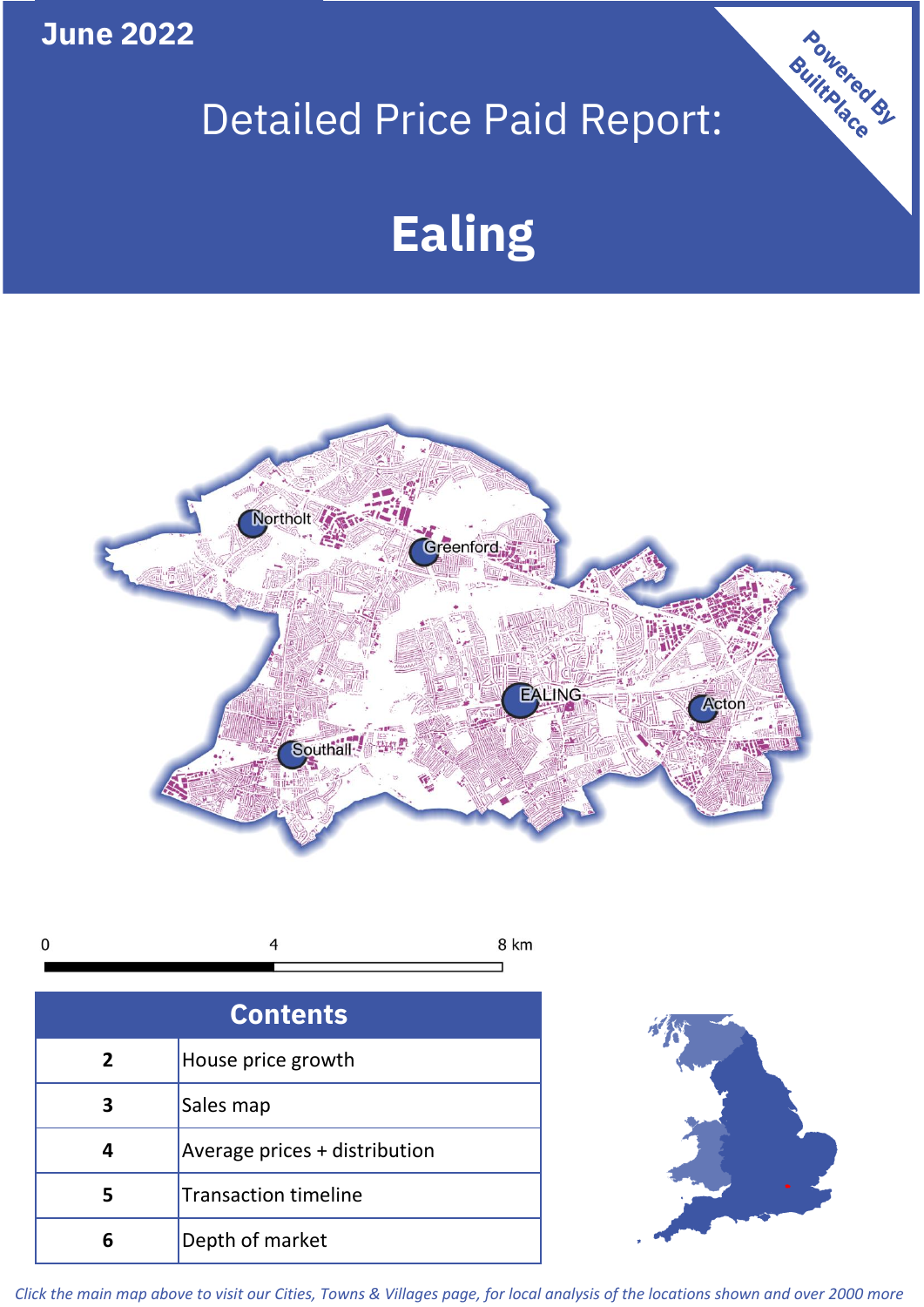## **Headline Data**

|                     | <b>Current level</b> | 3 month | <b>Annual</b> | 5 year  | 10 year |
|---------------------|----------------------|---------|---------------|---------|---------|
| <b>House prices</b> | £525,438             | 1.8%    | 5.7%          | $8.6\%$ | 72.4%   |
| <b>Transactions</b> | 3,235                | $-9.0%$ | 34.8%         | 4.7%    | 6.9%    |

## **House Price Growth (April 2022 data)**

#### *Annual Change in House Prices*



House prices in Ealing grew by 5.7% in the 12 months to April 2022 (based on 3-month smoothed data). By comparison national house prices grew by 10.7% and prices in London grew by 6.7% over the same period.

Ealing house prices are now 71.2% above their previous peak in 2007, compared to +76.7% for London and +52.9% across England.



#### *Year-To-Date Change in House Prices, December to April*

Local prices have grown by 1.9% in 2022 so far, compared to growth of 1.4% over the same period last year.

#### *Source: OS OpenData; UK House Price Index (Contains HM Land Registry data © Crown copyright)*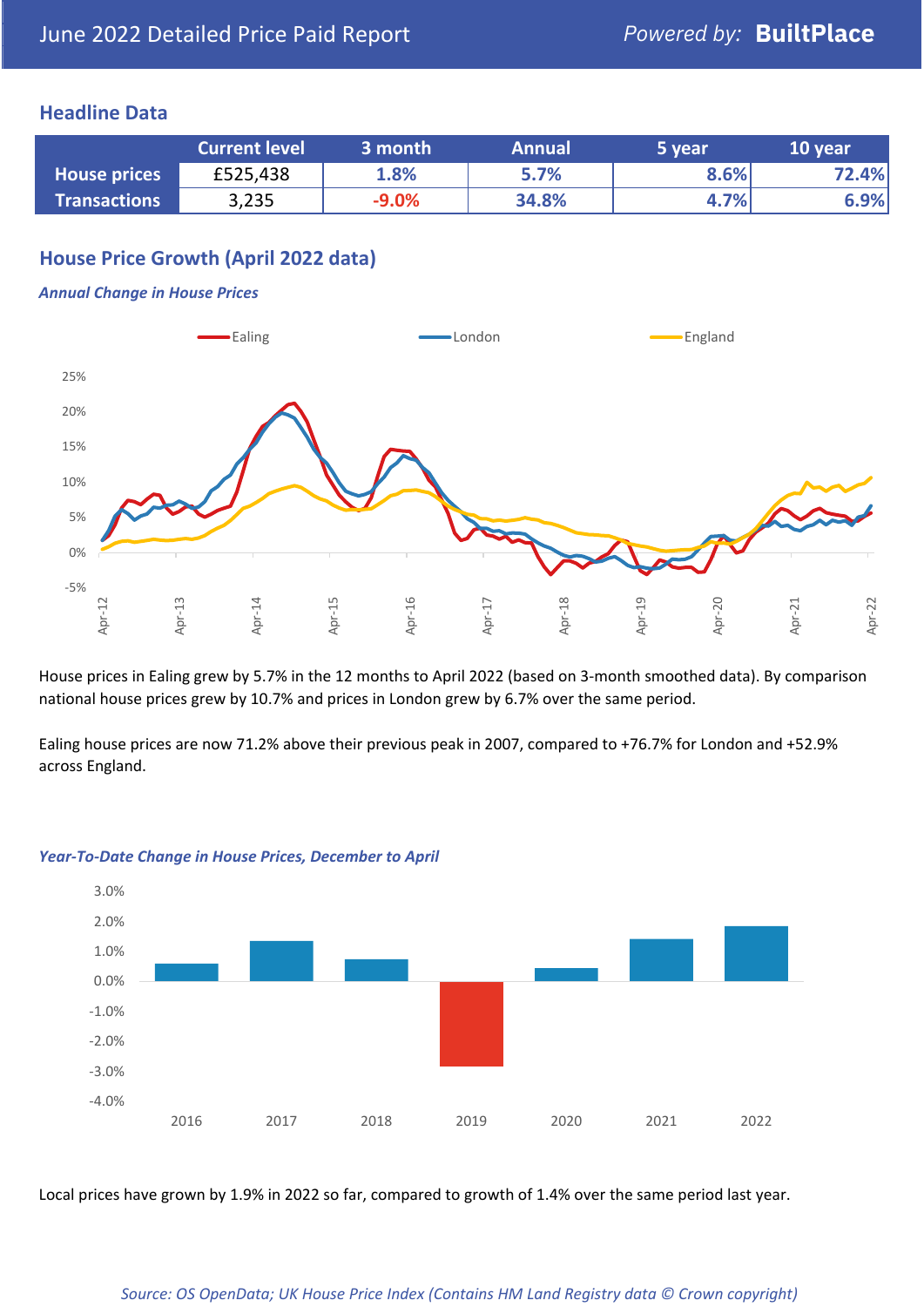## **House Price Map**

### *12 months to April 2022*



*Each point is one postcode, coloured by the average value relative to all sales in this local authority (price bands are LA-specific quintiles).*

## **Map Key**

| Min      | <b>Max</b> |                            |
|----------|------------|----------------------------|
| Up to    | £344,000   | 1st quintile / lowest 20%  |
| £344,000 | £458,000   | 2nd quintile               |
| £458,000 | £574,000   | 3rd quintile               |
| £574,000 | £834,000   | 4th quintile               |
| £834,000 | and over   | 5th quintile / highest 20% |
|          |            |                            |

#### *Source: OS OpenData; UK House Price Index (Contains HM Land Registry data © Crown copyright)*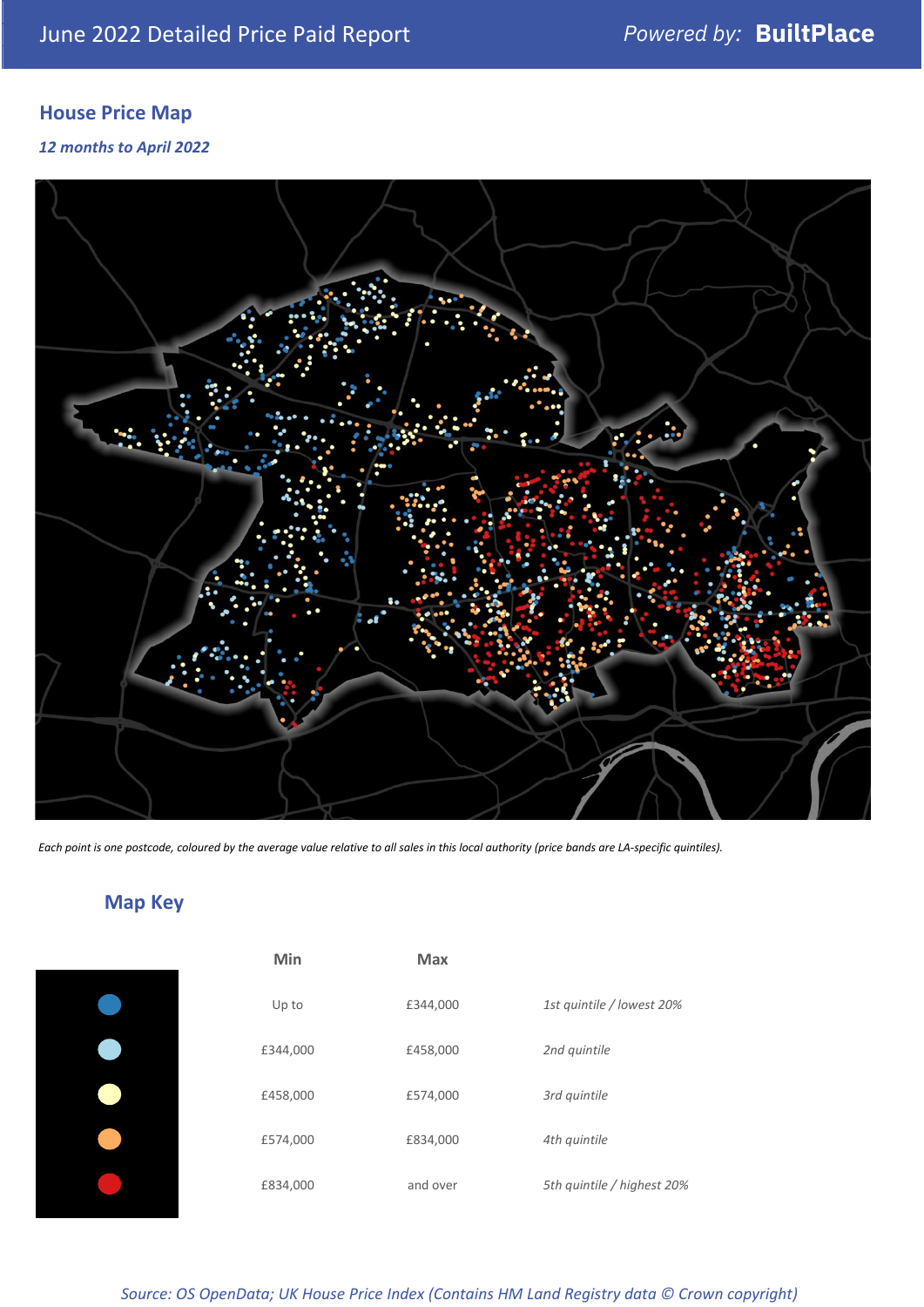## **Average House Price by Property Type**

### *12 months to April 2022*



|                 | <b>New</b>           | <b>Second hand</b> |  |  |
|-----------------|----------------------|--------------------|--|--|
| <b>Flat</b>     | £486,629             | £407,857           |  |  |
| <b>Terraced</b> | £631,667             | £697,624           |  |  |
| Semi-detached   | No recorded<br>sales | £836,185           |  |  |
| <b>Detached</b> | No recorded<br>sales | £1,630,013         |  |  |

## **House Price Distribution by Year**

*All properties, by price band and calendar year (2020 = year to date)*

|                    | 1997 | 2002 | 2007 | 2012 | 2017 | 2019 | 2020 |
|--------------------|------|------|------|------|------|------|------|
| <b>Under £100k</b> | 59%  | 7%   | 0%   | 1%   | 0%   | 0%   | 0%   |
| £100-200k          | 32%  | 48%  | 19%  | 12%  | 4%   | 2%   | 3%   |
| E200-300k          | 6%   | 27%  | 42%  | 35%  | 11%  | 11%  | 13%  |
| £300-400k          | 2%   | 10%  | 19%  | 20%  | 18%  | 16%  | 13%  |
| £400-500k          | 1%   | 4%   | 9%   | 11%  | 23%  | 22%  | 18%  |
| £500k-1m           | 1%   | 4%   | 10%  | 18%  | 35%  | 39%  | 36%  |
| £1-2m              | 0%   | 0%   | 1%   | 3%   | 7%   | 9%   | 14%  |
| <b>Over £2m</b>    | 0%   | 0%   | 0%   | 0%   | 1%   | 1%   | 3%   |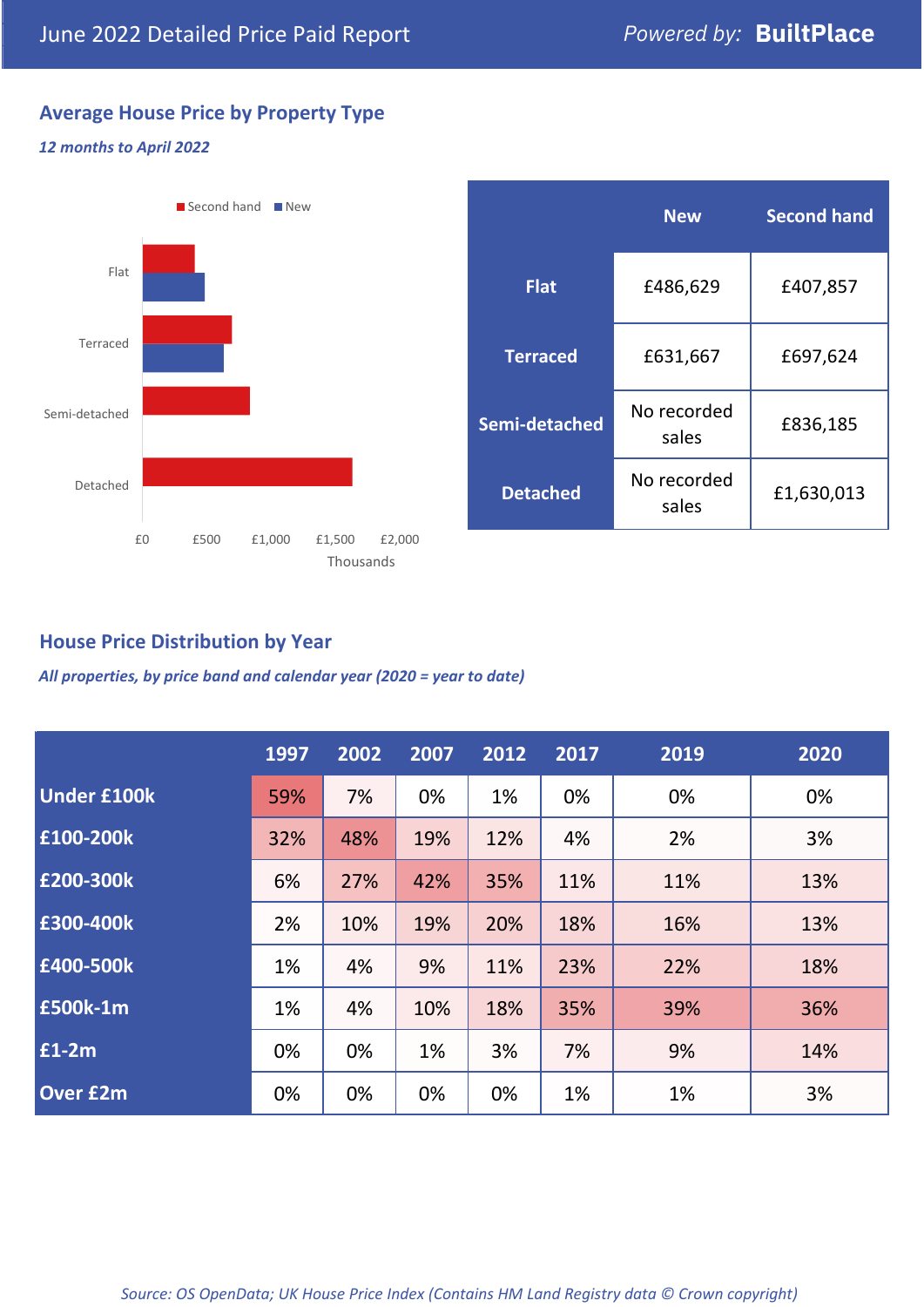## **Transactions (February 2022 data)**

*Annual Transactions, Indexed (2001-05 average = 100)*



There were 3,235 transactions in Ealing during the 12 months to February 2022. This is 56% of the average from 2001-05 and suggests activity is significantly below pre-downturn levels.

Transactions in Ealing have fallen by 7.6% since 2014, compared to changes of -21.3% for London and -7.7% for England.



#### *Cash and New Build Sales as % of Total, by Year*

*Note: The data on this page EXCLUDES transactions identified as transfers under a power of sale/repossessions, buy-to-lets (where they can be identified by a mortgage), and transfers to non-private individuals - i.e. it comprises only Land Registry 'A' data.*